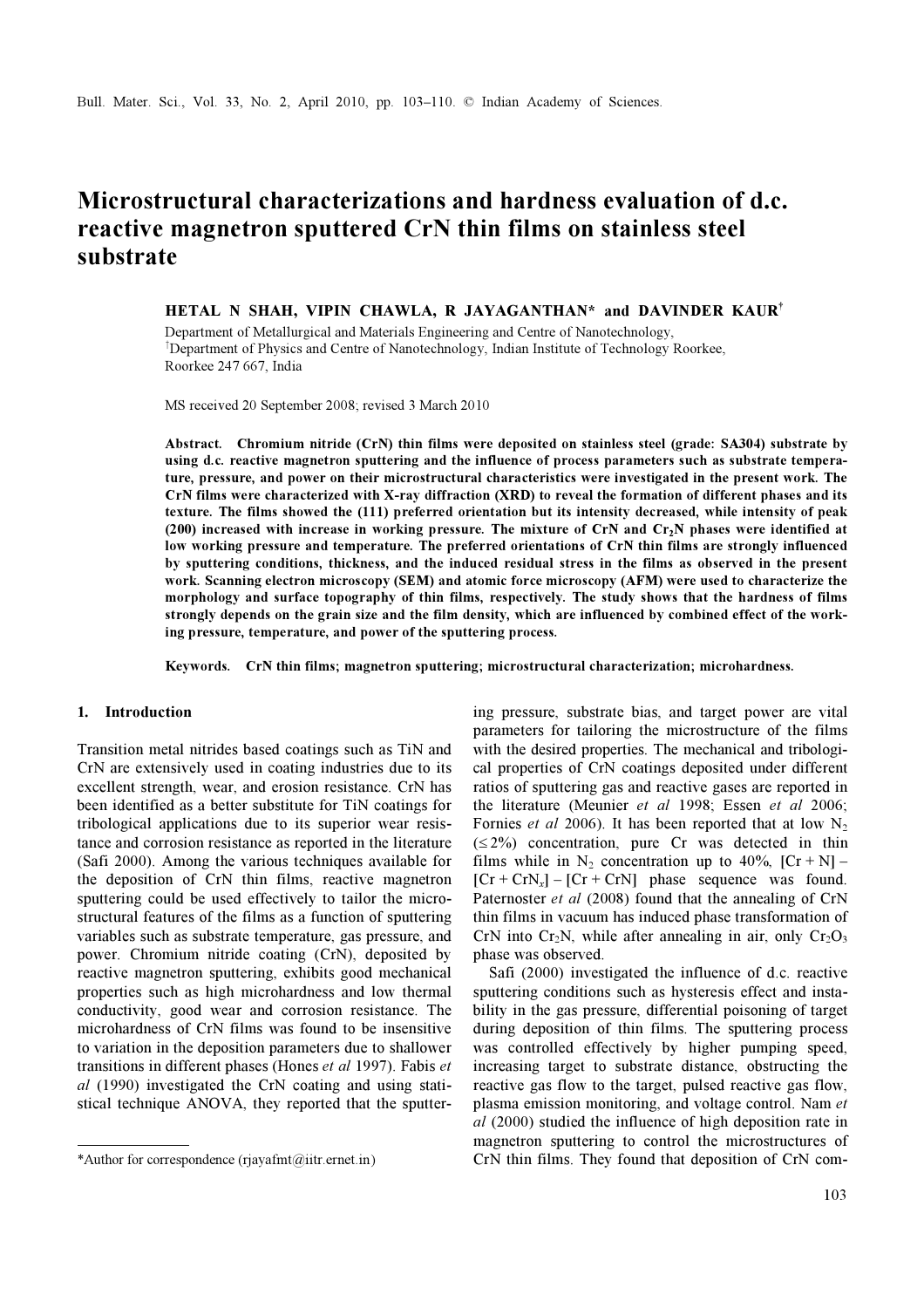pound has increased up to 90% than pure Cr coating due to increase in ionization efficiency upon applying negative pulsed d.c. bias voltage. Cunha et al (1999) studied the CrN films produced by d.c. and RF reactive magnetron sputtering on SA316 substrate and found that the average density of the coatings varies between 55 and 85% of the bulk density and it affects the mechanical properties of the coatings.

 Barshilia et al (2006) investigated the unbalanced magnetron pulsed d.c. sputtered CrN hard coatings and reported that the film hardness is affected by several factors such as packing factor, residual stress, stoichiometry, preferred orientation, and grain size. They have also investigated the effect of high temperature on CrN and CrAlN coatings deposited by d.c. magnetron sputtering on mild steel and silicon substrate and reported that the oxidation of CrN coating has occurred around 600°C but no detectable oxides were formed on CrAlN coating even at 800°C (Barshilia et al 2006a).

 The application of bias has no effect on the phase formation but it influences the preferred crystal orientation and the residual tensions in d.c. magnetron sputtered CrN thin films (Forniés et al 2006). Geun et al (2006) observed that the tribological property of CrN deposited by cathodic arc ion plating (CAIP) is dependent on the combined effect of textures, surface roughness, residual stress, and surface hardness of the films. Also, sputter deposited CrN films with high residual stresses affects the film–substrate interface adhesion; while it improves the erosion resistance of the brittle materials (Mariusz and Dongyi 2005). The residual stresses in thin films are due to low deposition temperature, working gas entrapment, and surface tension forces at the film/substrate interface (Ohring et al 2006).

 The literature on influence of process parameters in the reactive magnetron sputtering technique on the microstructural characteristics of CrN thin films is very limited. It is very essential to substantiate the role of different sputtering conditions for achieving the desired microstructural characteristics in the CrN thin films with enhanced tribological properties. Therefore, the present work has been focused to study the microstructural features of the CrN thin films, deposited by d.c.-reactive magnetron sputtering, as a function of sputtering conditions such as substrate temperature, gas pressure, and power. An accurate control of stoichiometry and composition is possible in d.c. reactive magnetron sputtering as compared to RF system.

 The effects of process parameters on the microstructural characteristics of the CrN thin films such as phase formation, grain morphology, textures, and surface roughness were investigated by techniques such as XRD, AFM, and FE-SEM in the present work. Microhardness tester was used to measure the hardness of CrN thin films deposited on stainless steel substrate and the deformation characteristics of the films are explained using its microstructural features.

#### 2. Experimental

#### 2.1 Deposition of CrN films

The stainless steel substrate SS304 with a dimension of  $10 \times 10 \times 0.9$  mm was prepared for the deposition of CrN thin films using d.c. reactive magnetron sputtering. Prior to the deposition, stainless steel (SA-304) samples were mechanically polished up to  $0.3 \mu m$  using Fe<sub>2</sub>O<sub>3</sub> powder in distilled water. Thereafter, the samples were ultrasonically cleaned in water bath for 15 min followed by rinsing in acetone solution. The environment in the sputtering chamber was a mixture of  $Ar + N_2$  gases. The base pressure was in the range of  $4 \times 10^{-6}$  Torr before the gases such as Ar and N<sub>2</sub> were allowed to enter the chamber. A Cr  $(99.99\%$ purity) target of 50 mm in diameter was used during the sputter deposition. The gas ratio, base pressure, substrate to target distance and deposition time were held constant, during deposition, while temperature, working pressure and power were set to different values. The deposition parameters are summarized in table 1.

#### 2.2 Characterization

2.2a XRD characterization: The phases and their preferred orientation of CrN thin films were characterized by X-ray diffraction (Bruker AXS, D8 Advance). The basic structural properties of films in the as deposited condition were determined by  $\theta/2\theta$  scans with CuK $\alpha$  radiation  $(\lambda = 0.15418 \text{ nm})$  in the range of 30° to 100° to find the possible changes in the texture orientation. The scan rate was 1°/min with an increment of 0⋅05°. The excitation voltage and current were set to 40 kV and 30 mA, respectively, in the diffractometer. For each (hkl) plane, full width at half maximum (FWHM) was determined and from this value, the grain size of films was calculated using the Scherrer formula (Cullity et al 1977)

$$
D = \frac{0.9\lambda}{FWHM\cos\theta},\tag{1}
$$

where  $D$  is the grain size along the surface normal direction,  $\lambda$  the X-ray wavelength,  $\theta$  the Bragg angle and

Table 1. Sputtering deposition parameters.

| Sr. no.        | Deposition parameters        | Values                       |
|----------------|------------------------------|------------------------------|
|                | Pulsing parameters           | d.c.                         |
| 2              | Base pressure                | $\leq 4 \times 10^{-6}$ Torr |
| 3              | Working pressure             | 10, 15, 20 mTorr             |
| $\overline{4}$ | Temperature                  | 200°C, 300°C, 400°C          |
| 5              | Target to substrate distance | $50 \text{ mm}$              |
| 6              | Deposition environment       | $Ar + N_2$                   |
| 7              | Deposition time              | $60 \text{ min}$             |
| 8              | Target power                 | 75 W, 100 W                  |
| $\mathbf Q$    | Gas ratio                    | 50:50                        |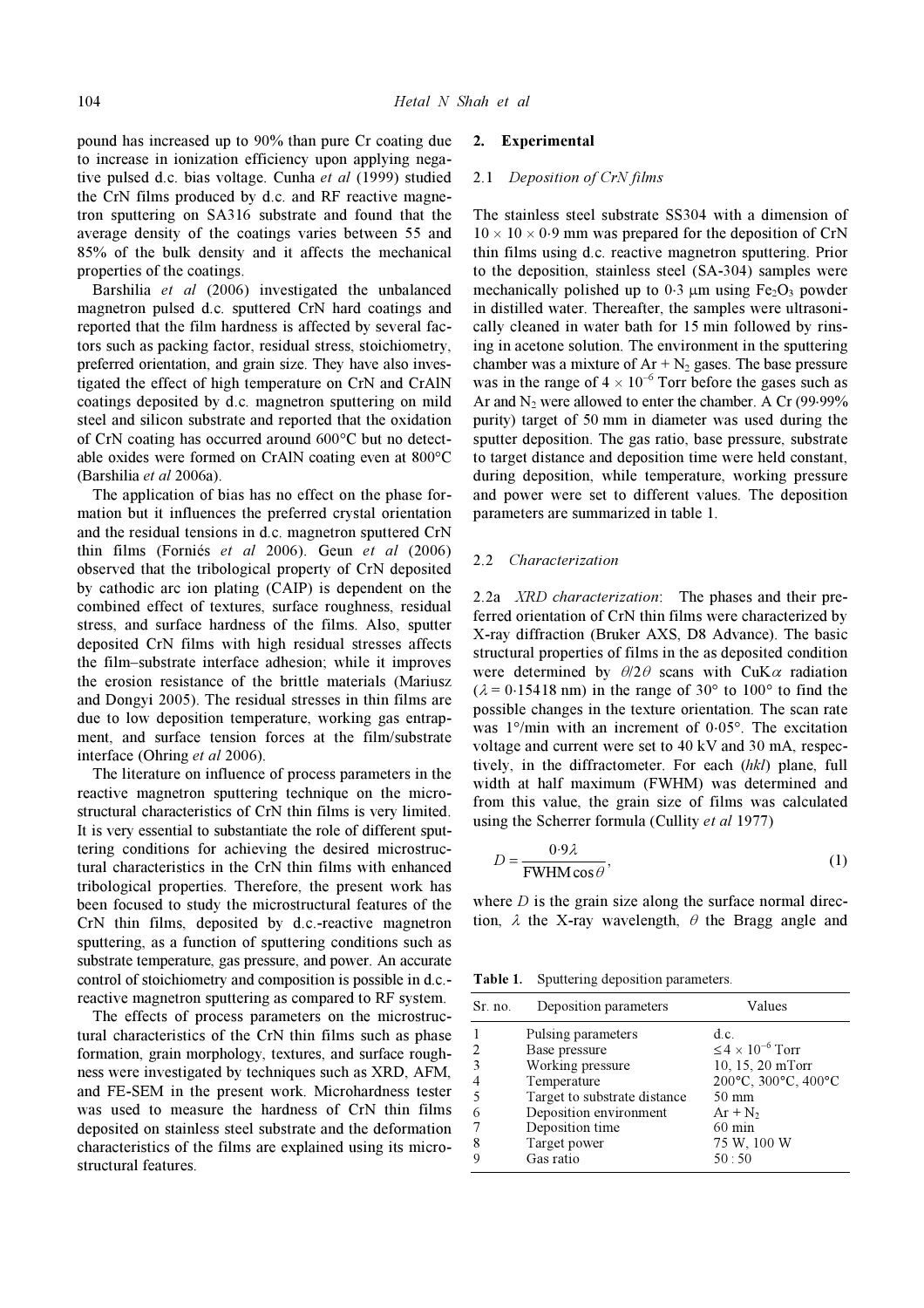

Figure 1. XRD peaks and texture coefficient of CrN films deposited on SS-304 substrate: (a) and (b) as a function of working pressure: (i) 10 mTorr, (ii) 15 mTorr, (iii) 20 mTorr, deposited at  $200^{\circ}$ C, while (c) and (d) as a function of temperature: (i)  $200^{\circ}$ C, (ii)  $300^{\circ}$ C and (iii)  $400^{\circ}$ C deposited at 10 mTorr.

FWHM the corrected full width at half maxima. The grain size is inversely related to the FWHM of the diffraction peak as shown in (1). The larger grain size exhibits a narrow peak, which is due to the periodicity of the individual grain domains which are in phase, reinforcing the X-ray beam.

2.2b FESEM and AFM characterization: The morphologies of CrN film surface in as deposited conditions were characterized by FE-SEM (FEI, Quanta 200F) and atomic force microscopy (AFM, NT-MDT) and its chemical composition was measured using energy dispersive spectroscopy (EDS). The microhardness of CrN/SS was measured using microhardness tester.

## 3. Results and discussion

## 3.1 Texture and crystallite size of films

The effect of working pressure and temperature on XRD peak intensity of CrN thin films deposited on the stainless steel SA-304 substrate in  $Ar + N_2$  chamber, while keep-

ing remaining parameters constant is shown in figures 1a and c. The films exhibit (111) preferred orientation and it changes with working pressure and temperature. It is found that the dominant (111) orientation becomes a preferred orientation even with increase in working pressure. It is due to narrow lower range selection of working pressure in the present study. However, during the initial time of lower working pressure, a mixture of (111), (200) and (222) orientations (compared to the values  $d_0$  reported in JCPDS 76-2494 card) with 72⋅53%, 11⋅63% and 15⋅85%, respectively was observed. However, at the higher working pressure, (200) and (222) preferred orientations have increased among the (111), (200) and (222) orientations; while (111) intensity is reduced. Also, at low working pressure, (101) and (201) orientations of  $Cr_2N$  phase were observed and  $(101)$  phase of Cr<sub>2</sub>N transforms into  $(111)$ phase of CrN phase at higher working pressure and temperature. The formation of (101) and (201) orientations could be due to higher surface free energies of substrate material and higher  $N_2$  content in the sputtering chamber. The texture coefficient (Chawla et al 2008) of the CrN film as a function of working pressure and temperature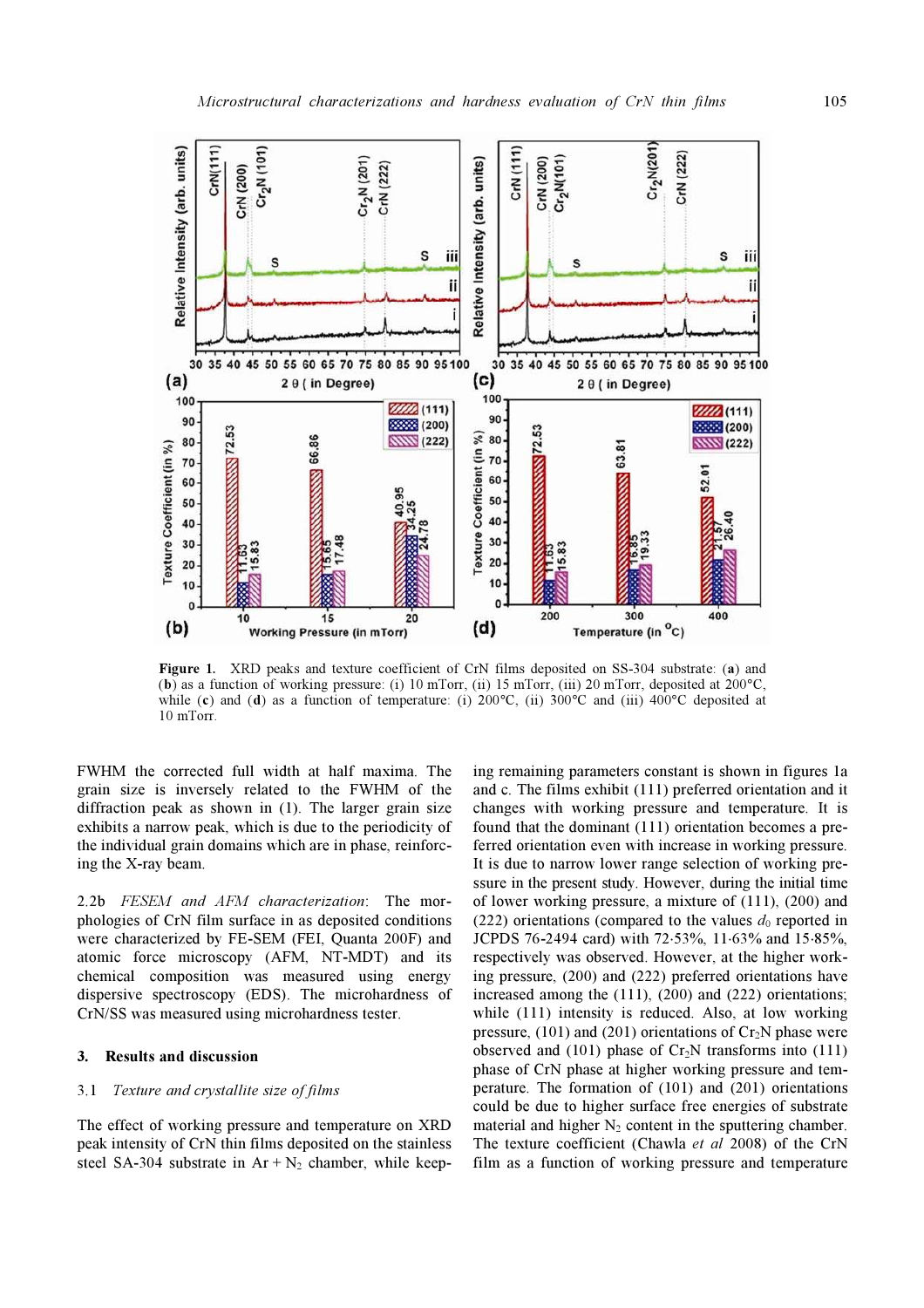| CrN              | Temperature<br>$(^{\circ}C)$ and<br>power $(W)$ | Working<br>pressure<br>(mTorr) |            | Crystallite size (nm) | Average film<br>thickness<br>(nm) | Deposition<br>rate<br>(nm/min) | <b>Stresses</b><br>(GPa) |
|------------------|-------------------------------------------------|--------------------------------|------------|-----------------------|-----------------------------------|--------------------------------|--------------------------|
| sample<br>no.    |                                                 |                                | <b>XRD</b> | AFM                   |                                   |                                |                          |
| 1                | 200°C, 75 W                                     | 10                             | 34.59      | 31.41                 | 2220                              | 37.00                          | 0.68                     |
| $\boldsymbol{2}$ |                                                 | 15                             | 25.95      | 35.29                 | 2040                              | 34.00                          | 1.49                     |
| $\overline{3}$   |                                                 | 20                             | 18.86      | $24-10$               | 1940                              | 32.33                          | $-0.10$                  |
| 4                | 200°C, 100 W                                    | 10                             | 27.68      | 101.92                | 3630                              | 60.50                          | $-1.77$                  |
| 5                |                                                 | 15                             | 37.72      | 90.23                 | 3310                              | 55.16                          | $-0.81$                  |
| 6                |                                                 | 20                             | 31.90      | 116.13                | 3080                              | $51-33$                        | $1 - 02$                 |
| 10               | 300°C, 75 W                                     | 10                             | 34.58      | 54.33                 | 2080                              | 34.66                          | $-0.55$                  |
| 11               |                                                 | 15                             | 37.73      | 32.80                 | 2370                              | 39.50                          | 0.36                     |
| 12               |                                                 | 20                             | 44.44      | 123.92                | 2650                              | 44.16                          | $-1.64$                  |
| 13               | 300°C, 100 W                                    | 10                             | 29.62      | 48.21                 | 3510                              | 58.50                          | $-1.80$                  |
| 14               |                                                 | 15                             | $37 - 70$  | 73.44                 | 3560                              | 59.33                          | $-1.82$                  |
| 15               |                                                 | 20                             | 34.56      | $*412.33$             | 3240                              | 54.00                          | $-1.62$                  |
| 19               | 400°C, 75 W                                     | 10                             | 31.91      | 64.95                 | 1960                              | 32.66                          | $-0.81$                  |
| 20               |                                                 | 15                             | 31.91      | 95.81                 | 2560                              | 42.66                          | $-1.81$                  |
| 21               |                                                 | 20                             | 25.93      | 90.56                 | 3440                              | 57.33                          | $-0.68$                  |
| 22               | 400°C, 100 W                                    | 10                             | $37 - 72$  | $80 - 40$             | 2960                              | 49.33                          | $-0.41$                  |
| 23               |                                                 | 15                             | 29.62      | 60.55                 | 3310                              | $55 - 16$                      | $-1.46$                  |
| 24               |                                                 | 20                             | 31.90      | 70.42                 | 3560                              | 59.33                          | $-1.50$                  |

Table 2. Average crystallite size using XRD peaks and AFM, thickness, deposition rate and stresses developed at different working pressure and temperature.

\*Indicates crystallite size with few several hundred nm size.

are calculated using (2) and the results are shown in figures 1b and d, respectively

$$
T = \frac{I_{hkl}}{I_{222} + I_{200} + I_{111}},
$$
\n(2)

where  $hkl$  represents the  $(111)$ ,  $(200)$  or  $(222)$  orientations of the films.

 The texture coefficient is affected by the working pressure and temperature during deposition. The (111) orientation transforms into (200) orientation at higher value of working pressure. The combined effect of working pressure and power indicated that pressure rendered a greater effect on stress induced in the film deposited at low power than the deposited films at higher power. Intrinsic stress in the films increases (from compressive to tensile) linearly and it remains constant even after deposition, called low mobility Volmer–Weber growth, which increases at higher temperature (Ohring 2006). The changes in the preferred orientation of CrN thin films are due to the following reasons. The deposition rate decreases with increase in sputtering pressure owing to the reduction of mean free path (MFP). With the increase in working pressure, more collision of sputtered particles occurs when the particles move from target to substrate and due to the frequent collisions, some of the sputtered particles are back scattered and therefore, it reduces the deposition rate. Hence, the reduction in deposition rate with increasing working pressure influences the crystallinity, texture, and the porosity of as deposited thin films.

It is evident that the peak intensity of (111) orientation is decreasing with increasing value of working pressure and temperature as shown in figure 1(b and d).

The interplanar spacing, d-value of the film, is calculated using Bragg's relation from the position of the (111) peak. The observed d-value at 10 mTorr working pressure with keeping other parameters constant (200°C and 75 W), initially decreases with increase in working pressure, due to high compressive residual stresses induced in the film during deposition. After 15 mTorr value of working pressure, the increase in  $d$ -value is due to tensile stresses in the deposited films. The grain size and FWHM of CrN thin films is calculated and plotted against working pressure as shown in figure 2. It is observed that the grain size of (111) peak decreases with increase in working pressure. The grain size reduces with working pressure, while keeping temperature (200°C) and power (75 W) constant, as shown in table 2. The reduction in grain size is mainly due to higher proportion of nitrogen content, which increases the mean free path causing less number of collisions with gas particles in the chamber. The sputtered Cr atoms also undergo less collisions leading to a low probability of agglomeration and growth even before arriving at the substrate (Chandra et al 2006).

## 3.2 Morphology of CrN thin films

A pyramid shaped topographical growth and columnar morphology of the films were observed at different working pressures as shown in cross sectional SEM images of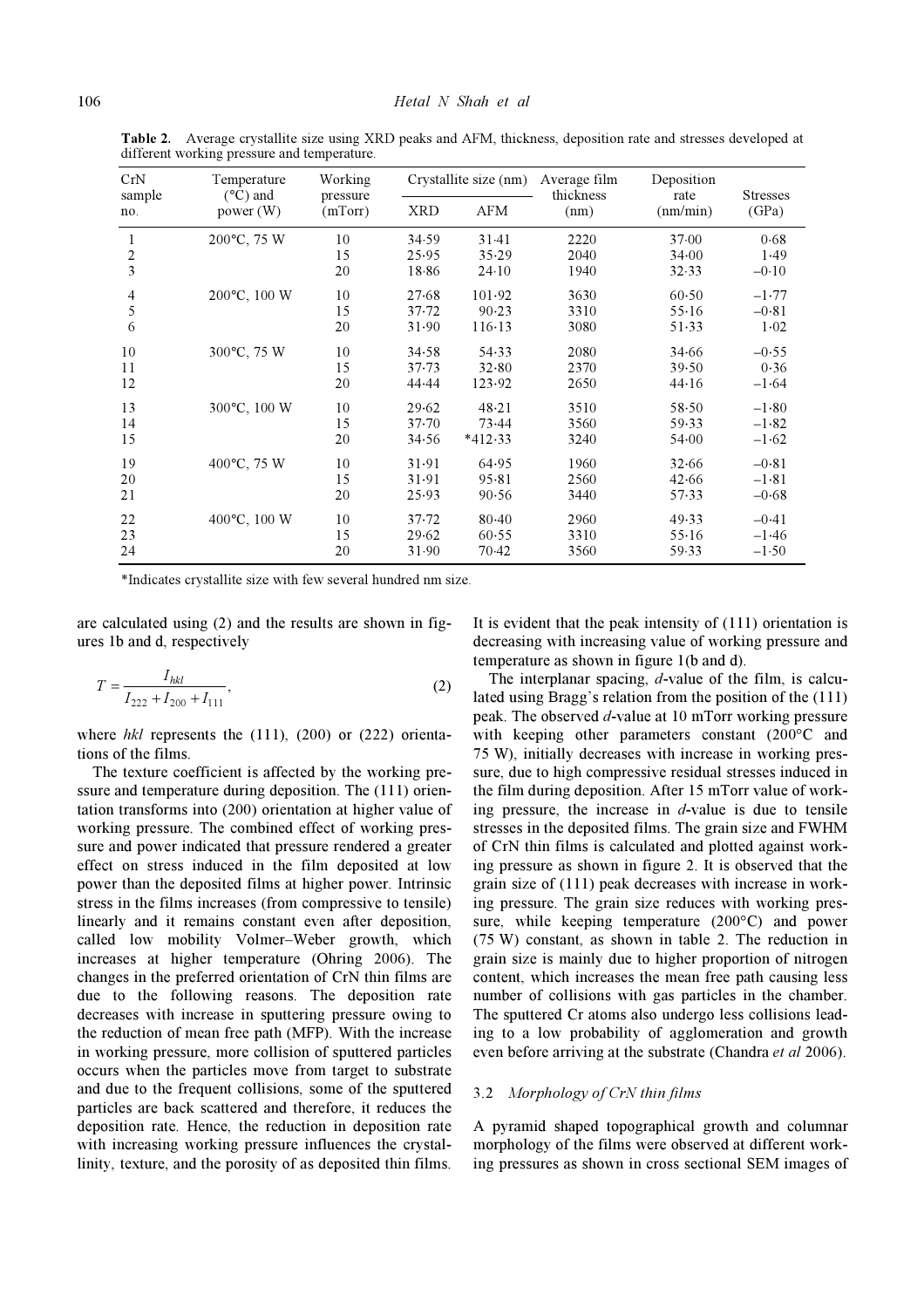CrN (figure 3). The rate of deposition was restricted with increasing working pressure. The thickness of CrN films deposited at different working pressures is shown in table 2. A limiting crystallite size of the thin films has been identified in the grain refinement process. The crystallite size of the films deposited at 10, 15 and 20 mTorr working pressure and with power of 75 W, was 34⋅59, 25⋅95 and 18⋅86 nm, respectively. The rate of reduction of crystallite size was found to be slower due to highly textured grains in the film and the narrow range of working pressure. The highly textured grains indicate that the strain energy is higher in the films and the grains are heavily dense.

 The surface morphologies of the as deposited CrN coatings were studied using AFM. The 3D surface morphologies of CrN coatings are shown in figure 4. The root mean square (RMS) roughness values of the as-deposited CrN coatings were calculated and their values at 200°C temperature were 7⋅69 nm, 7⋅79 nm, and 3⋅02 nm for 10, 15 and 20 mTorr pressure, respectively. However, with the increasing temperature (200 $\degree$ C, 300 $\degree$ C and 400 $\degree$ C) at the same working pressure (10 mTorr), the RMS values were 7⋅69, 14⋅31 and 20⋅65 nm. The increasing deposition temperature affects the grain size as evident from the results of AFM and XRD. The higher grain size of the CrN coating at higher temperature may be due to increased diffusivity of atoms facilitating the grain growth. The mobility of grain boundaries leads to variations in the surface topography and morphology of the CrN coatings as observed from its AFM images.

#### 3.3 Residual stress

The thin films developed by physical vapour deposition techniques normally contain internal or residual stress



Figure 2. The dependence of the grain size and FWHM on the working pressure of CrN films deposited at 200°C and power, 75 W.

within it. The magnitude of residual stress present in thin films affects its properties, particularly adhesion and



Figure 3. Scanning electron micrographs of fracture cross sections of CrN thin films deposited at different working pressure and temperature.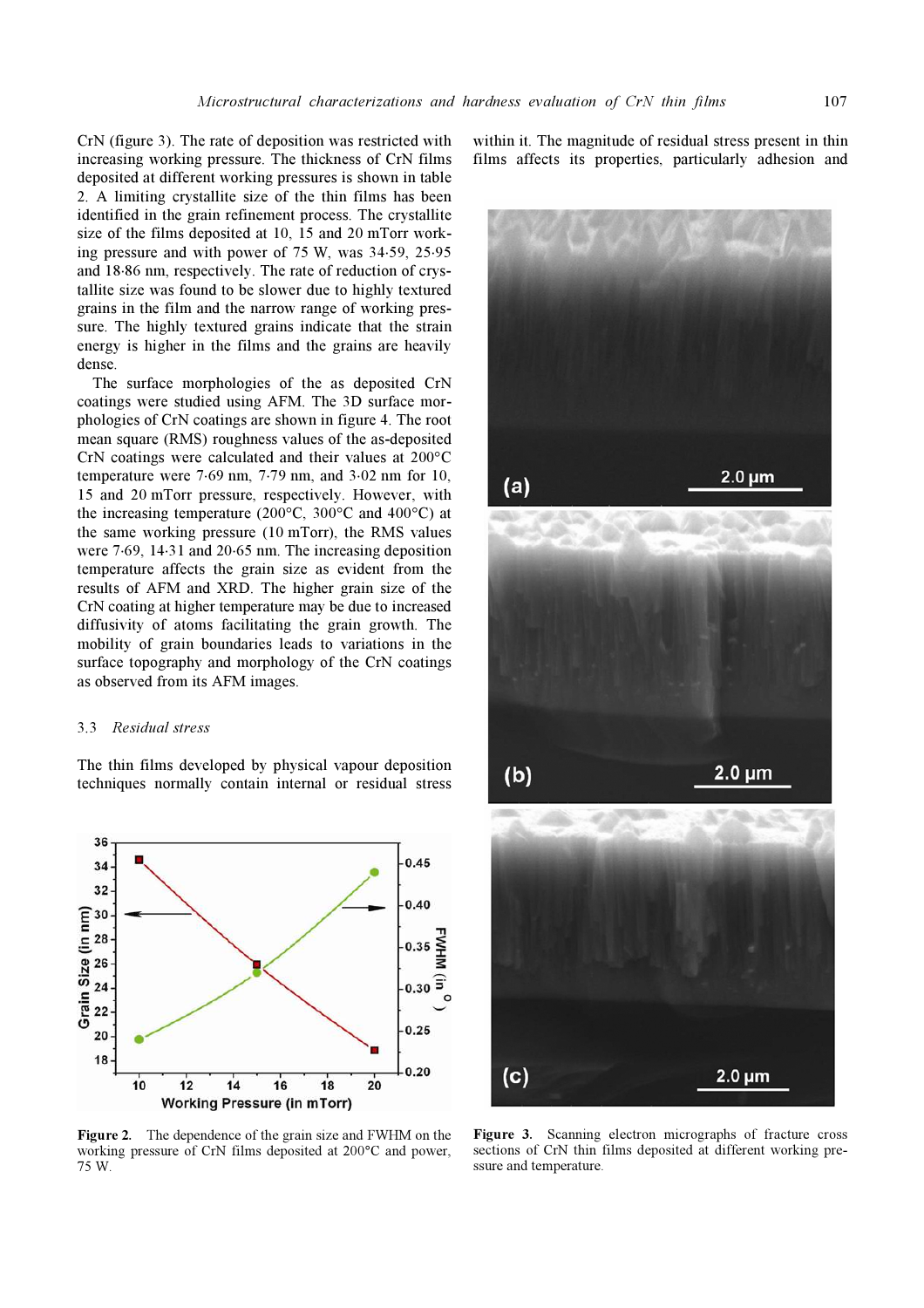

Figure 4. AFM surface morphologies of CrN thin films: (a) as a function of working pressure deposited at 200°C: (i) 10 mTorr, (ii) 15 mTorr and (iii) 20 mTorr and (b) as a function of temperature deposited at 10 mTorr pressure: (i) 200°C, (ii) 300°C and (iii) 400°C.

mechanical properties. The residual stress induced in the films is controlled by the various process parameters at the time of deposition. The biaxial stress ( $\sigma_{xy}$ ) in the CrN thin films is calculated using (3)

 $\overline{1}$ 

$$
\sigma_{xy} = -\frac{1}{V} (E\varepsilon_z - \sigma_z),\tag{3}
$$

where  $\varepsilon_z$  along the direction z perpendicular to the  $X - Y$ plane given by

$$
\varepsilon_z = \frac{(d_{hkl} - d_0)}{d_0},\tag{4}
$$

and E is Young's modulus of film (245 GPa),  $\nu$  is Poisson ratio of film (0⋅23) (Lamastra *et al* 2006),  $d_{hkl}$  the spacing between two planes in stressed condition (during deposition),  $d_0$  the standard interplanar spacing in unstressed condition of CrN thin film, and  $\sigma$ <sub>z</sub> the stress in z direction (perpendicular to substrate) is zero assuming a biaxial stress condition. It is evident from the stress analysis of CrN films that the stresses are reduced with

the increase in working pressure and temperature as shown in table 2. It has been reported in the literature (Fabis et al 1990) that the average stress deposited in CrN films is affected mainly by three parameters: sputtered flux incidence angle, sputtering pressure, and film thickness. In d.c. reactive sputtering deposition technique, increasing the working pressure  $(Ar + N_2)$  reduces the intrinsic stress generated in the film because of mainly two reasons: the reduction in energies of plasma particles due to inelastic scattering of gas and a decrease in discharge voltage at fixed current with increasing working pressure. Similarly, power density also affects the intrinsic stress of the CrN film by influencing the effect of other deposition parameters.

#### 3.4 Microhardness

The hardness of CrN films was measured by an optical microhardness tester (Model: Miniload-II, Mfg: Leitz, Germany) with Vickers indentation tip. The indenter tip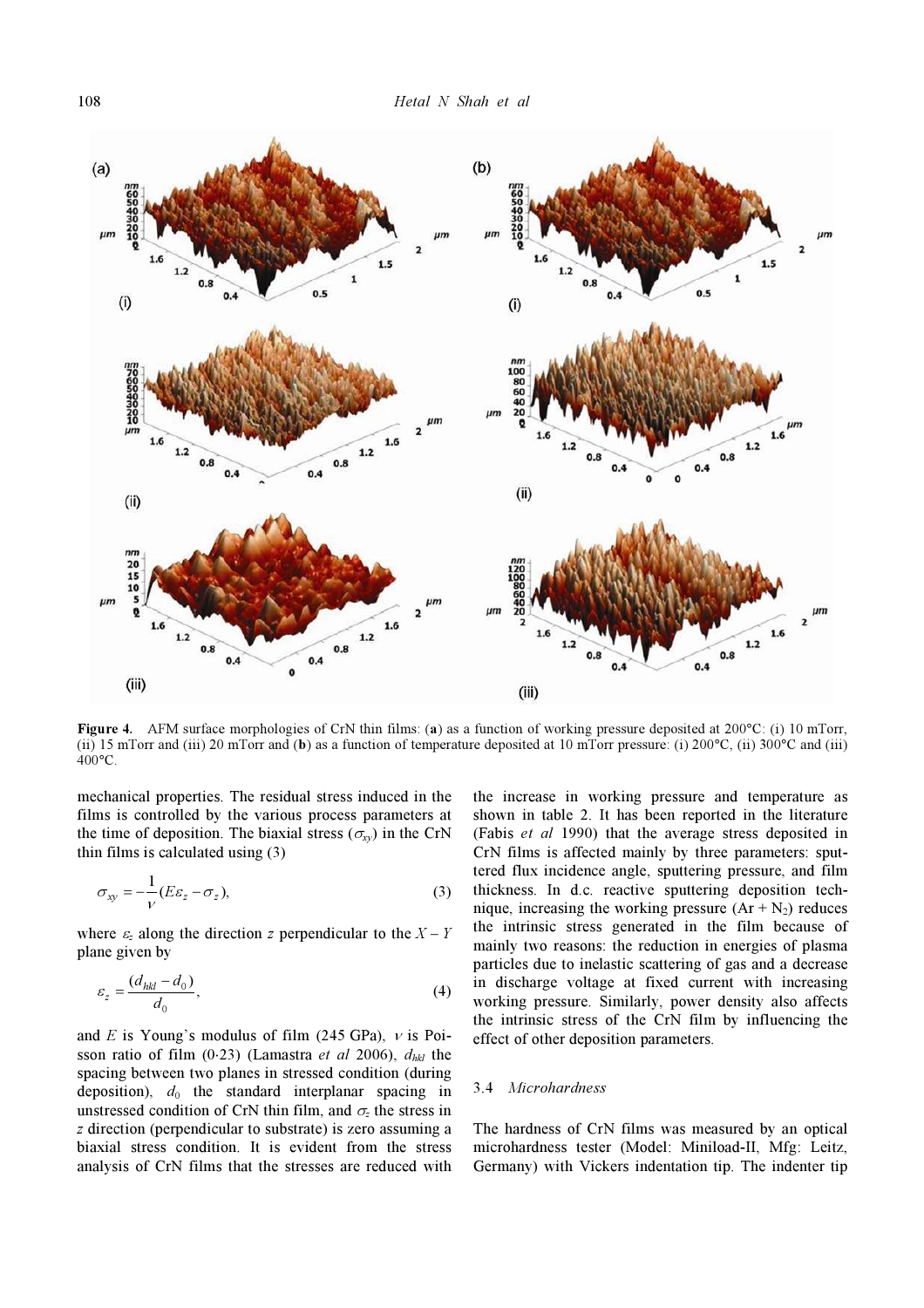is made up of diamond with pyramid shape, its square sides with opposite faces, edges, and face angles are at an angle of 136°, 148°, and 68°, respectively. Vicker's diamond hardness (VDH) is calculated using (5) with the input of the indenter load and the actual surface area of the impression

VDH = 1.8544 
$$
\frac{P}{d^2}
$$
. (5)

The applied load value was 20 g with 28 s loading time. The indentation was made on five different points in each CrN/SS sample to obtain its average hardness value. The calculated hardness is given in tables 3a and b. It is observed that the CrN film deposited at 200°C (with 75 W power), its hardness has reduced from  $1030 \pm 23$  to  $856 \pm 21$  Hy with increase in working pressure from 10– 20 mTorr. It is because of the presence of crystal imperfection during film growth at increased working pressure and low temperature. However, the hardness of films increases slightly from  $1030 \pm 23$  to  $1226 \pm 24$  Hv with increase in deposition temperature to 400°C for same working pressure. The increase in the hardness may be due to grain refinement (from 34⋅59 to 18⋅86 nm) (Mayrhofer et al 2001). On the other hand, the effect of power showed that the CrN film deposited at 100 W, showed an increase in hardness value from  $1371 \pm 16$  Hy

Table 3. (a) Hardness values of CrN films deposited at 75 W.

| CrN<br>sample no. | Temperature (°C) and<br>working pressure $(w)$ | Hardness<br>(Hv) |
|-------------------|------------------------------------------------|------------------|
| 1                 | $200^{\circ}$ C, 10                            | 1030             |
| 2                 | 15                                             | 891              |
| 3                 | 20                                             | 856              |
| 10                | 300°C, 10                                      | 990              |
| 11                | 15                                             | 1226             |
| 12                | 20                                             | 1393             |
| 19                | $400^{\circ}$ C, 10                            | 1226             |
| 20                | 15                                             | 1174             |
| 21                | 20                                             | 1158             |

Table 3. (b) Hardness values of CrN films deposited at 100 W.

| CrN<br>sample no. | Temperature $(^{\circ}C)$ and<br>working pressure (w) | Hardness<br>(Hv) |
|-------------------|-------------------------------------------------------|------------------|
| 4                 | $200^{\circ}$ C, 10                                   | 1483             |
| 5                 | 15                                                    | 952              |
| 6                 | 20                                                    | 757              |
| 13                | $300^{\circ}$ C, 10                                   | 1371             |
| 14                | 15                                                    | 1426             |
| 15                | 20                                                    | 1679             |
| 22                | 400°C, 10                                             | 1371             |
| 23                | 15                                                    | 1483             |
| 24                | 20                                                    | 1831             |

to a maximum of  $1831 \pm 27$  Hv for the temperature and working pressure of 400°C and 10 to 20 mTorr, respectively. The microhardness of the films increases with increase in substrate temperature,  $T_s$ , as reported in the literature (Gautier *et al* 1996). With increasing  $T_s$ , the mobility of atoms increased leading to a more perfect structure. The hardness values of CrN thin films measured in the present work are in tandem with that of the reported hardness value of 1800 Hv, which is higher than of its bulk CrN (1100 Hv) (Hones *et al* 1997). The hardness of conventional metallic material can be well described by Marsh relations (Marsh 1964), which takes into account the elastic modulus,  $E$ , Poisson ratio,  $\nu$  and yield strength. Normally, the maximum theoretical strength of a solid is a function of the strength of interatomic bonds between atoms and is given by E/10 (Kelly and Macmillan 1986), which comes to around 32 GPa (obtained using Vicker's indentation and Marsh relation) for CrN films ( $E = 245$  GPa and  $v = 0.23$ ). However, in actual practice, it is never observed due to the presence of crystal imperfections and defects in the form of cracks present in the films.



Figure 5. Intrinsic stresses produced in CrN films deposited at (a) 75 W and (b) 100 W.